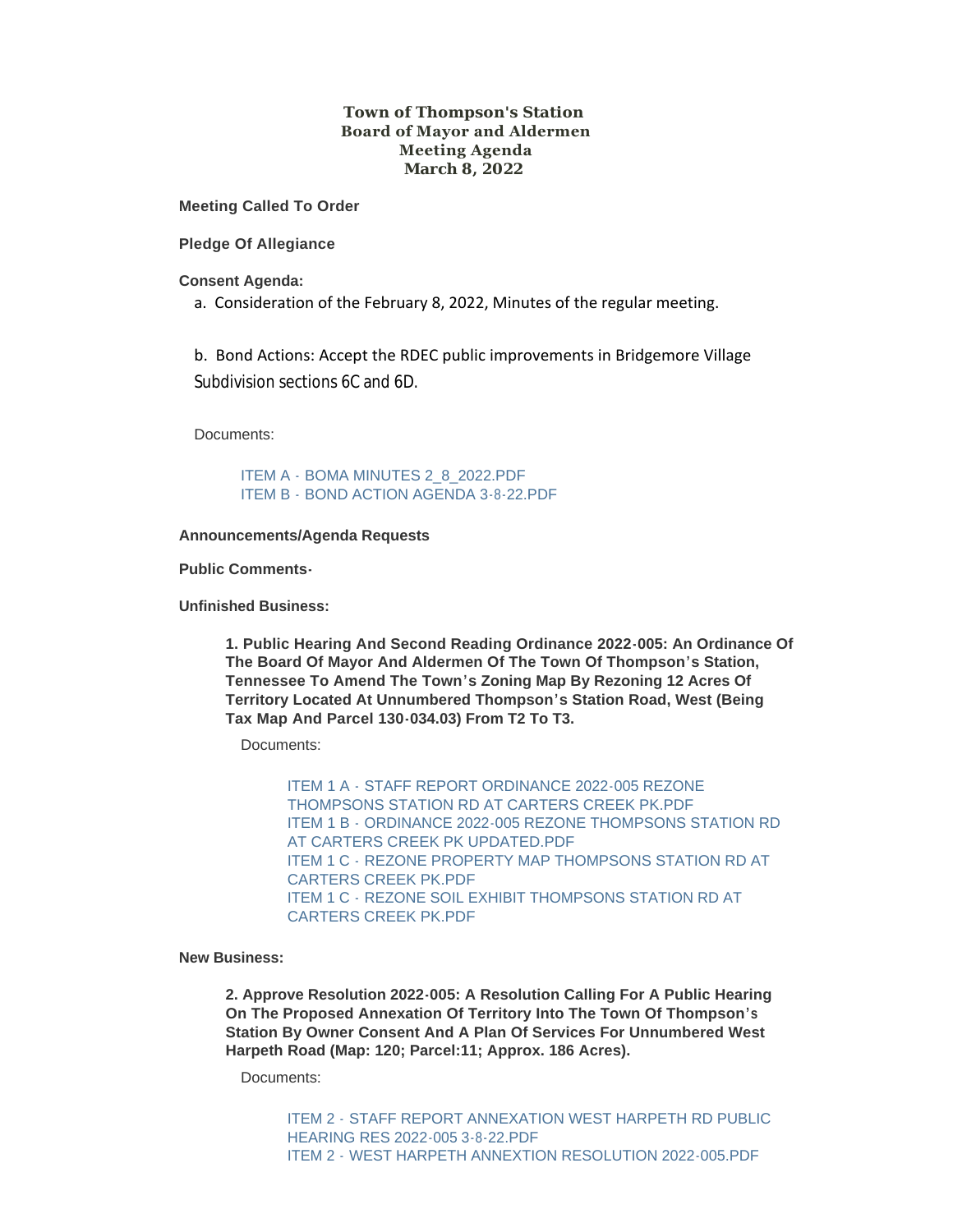**3. Approve First Reading On Ordinance 2022-006: An Ordinance Of The Board Of Mayor And Aldermen Of The Town Of Thompson's Station, Tennessee To Amend The Town's Zoning Map By Zoning 186 Acres Of Territory Located At Unnumbered West Harpeth Road (Being Tax Map And Parcel 120-11) To T2 As Shown On The Attached Map.**

Documents:

ITEM 3 - [STAFF REPORT ORDINANCE 2022-006 WEST HARPETH RD](https://www.thompsons-station.com/AgendaCenter/ViewFile/Item/3681?fileID=15242)  ANNEXATION-ZONING UPDATED 3-1-22.PDF ITEM 3 - [ORDINANCE 2022-006 WEST HARPETH RD ANNEXATION-](https://www.thompsons-station.com/AgendaCenter/ViewFile/Item/3681?fileID=15243)ZONING ORDINANCE.PDF

**4. Approve First Reading Ordinance 2022-007: An Ordinance Of The Board Of Mayor And Aldermen Of The Town Of Thompson's Station, Tennessee To Amend The Town's Zoning Map By Rezoning 11.42 Acres Of Territory Located At 1550 West Harpeth Road (Being Tax Map And Parcel 118-007.01) From D1 To D2 As Shown On The Attached Map.**

Documents:

ITEM 4 - [STAFF REPORT ORDINANCE 2022-007 OZZAD REZONE](https://www.thompsons-station.com/AgendaCenter/ViewFile/Item/3682?fileID=15244)  UPDATED 3-1-22.PDF ITEM 4 - [OZZAD REZONE ORDINANCE 2022-007.PDF](https://www.thompsons-station.com/AgendaCenter/ViewFile/Item/3682?fileID=15245)

**5. Approve First Reading Ordinance 2022-008: An Ordinance Of Town Of Thompson's Station, Tennessee Which Amends The Annual Budget For The Fiscal Year '21 – '22.**

Documents:

[ITEM 5 - ORDINANCE 2022-008 FY21-22 BUDGET ORD REVISON](https://www.thompsons-station.com/AgendaCenter/ViewFile/Item/3683?fileID=15246)  1.1.PDF

**6. Approve Amendment To Infrastructure Maintenance & Cost Reimbursement Agreement With Graystone Quarry.**

Documents:

[ITEM 6 - FIRST AMENDMENT TO INFRASTRUCTURE MAINTENANCE](https://www.thompsons-station.com/AgendaCenter/ViewFile/Item/3684?fileID=15248)  COST REIMBURSEMENT AGREEMENT (1).PDF [ITEM 6 - EXHIBIT A FIRST AMENDMENT.PDF](https://www.thompsons-station.com/AgendaCenter/ViewFile/Item/3684?fileID=15247)

### **Adjourn**

**Information Only:**

## **A. Financial Report**

Documents:

### [BOMA FEB 2022 FINANCE REPORT.PDF](https://www.thompsons-station.com/AgendaCenter/ViewFile/Item/3685?fileID=15254)

# **B. Key Projects Monthly Updates:**

- 1. Barge Designs Matthew Johnson
- 2. Kimley-Horn Alisha Eley
- 3. RaganSmith Brandon Baxter